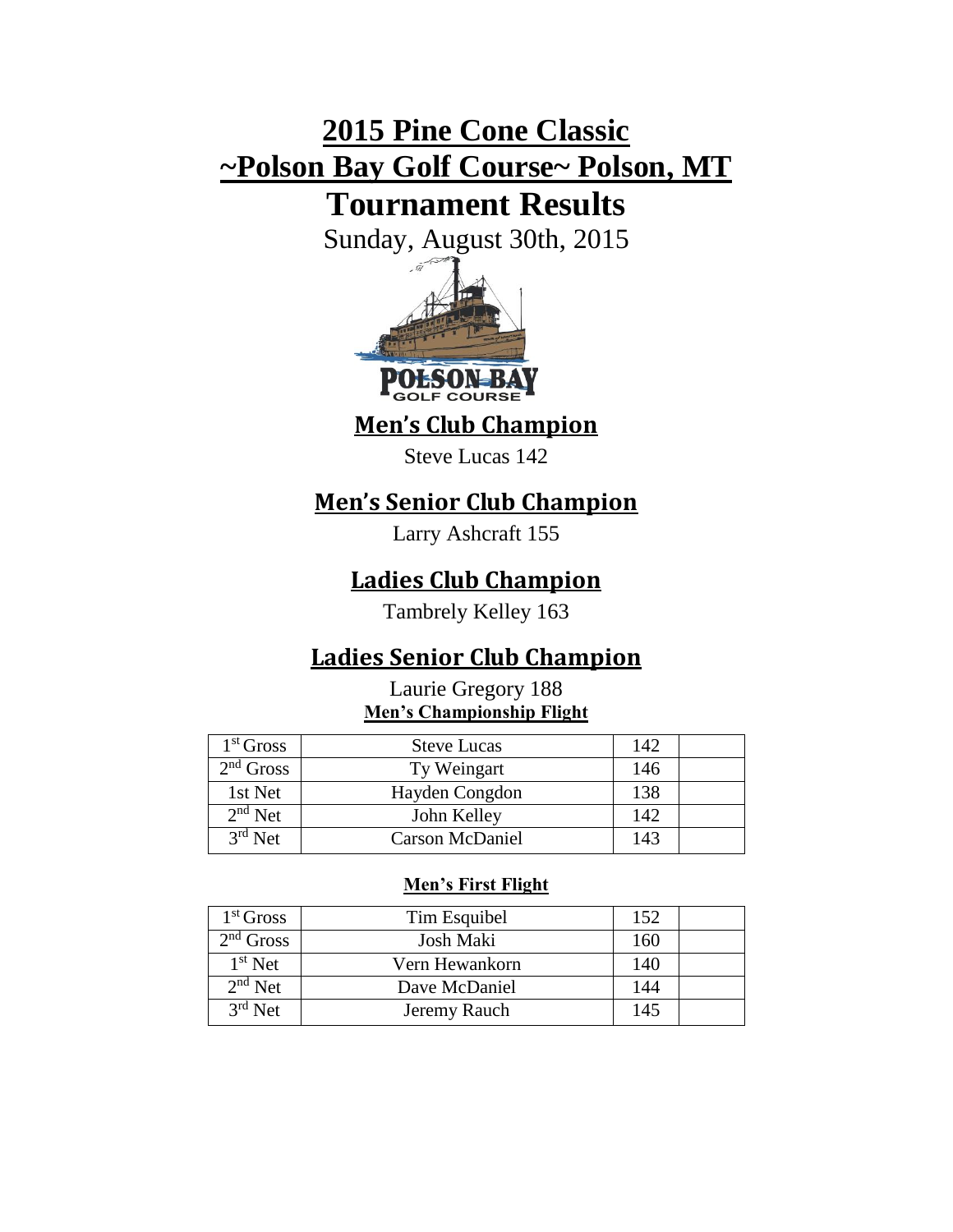### **Men's Second Flight**

| 1 <sup>st</sup> Gross | Colton Woods        | 155 |  |
|-----------------------|---------------------|-----|--|
| $2nd$ Gross           | Rob Congdon         | 163 |  |
| $1st$ Net             | <b>Todd Bassett</b> | 140 |  |
| $2nd$ Net             | Steve Vert Jr       | 141 |  |
| $3rd$ Net             | Colton Woods        | 147 |  |

#### **Men's Third Flight**

| 1 <sup>st</sup> Gross | Allen Dodson        | 175 |  |
|-----------------------|---------------------|-----|--|
| $2nd$ Gross           | <b>Jody Seifert</b> | 180 |  |
| $1st$ Net             | <b>Trey Kelley</b>  | 125 |  |
| T2 <sup>nd</sup> Net  | Hogan Kelley        | 128 |  |
| T2nd Net              | Tom Hoyt            | 128 |  |
|                       |                     |     |  |

#### **Men's Senior Championship Flight**

| $T1^{st}$ Gross | Mike Rux            | 159 |  |
|-----------------|---------------------|-----|--|
| T1st Gross      | <b>Tracy Dooley</b> | 159 |  |
| $1st$ Net       | Klaus Gilchrist     | 136 |  |
| $2nd$ Net       | Dennis Labonty      | 137 |  |
| $3rd$ Net       | <b>Steve Samsel</b> | 139 |  |

### **Men's Senior First Flight**

| 1 <sup>st</sup> Gross | Joe King               | 160 |  |
|-----------------------|------------------------|-----|--|
| $2nd$ Gross           | <b>Steve Clairmont</b> | 168 |  |
| $1st$ Net             | Guy Benkelman          | 134 |  |
| $2nd$ Net             | Ralph Brownell         | 138 |  |
| $T3^{rd}$ Net         | <b>Bryce Bondurant</b> | 140 |  |
| T3rd Net              | Lynn Smith             | 140 |  |

### **Men's Super-Senior Championship Flight**

| $1st$ Gross | Larry Ashcraft     | 155 |  |
|-------------|--------------------|-----|--|
| $2nd$ Gross | Steve Schieflebein | 157 |  |
| $1st$ Net   | Russ Pilcher       | 133 |  |
| $2nd$ Net   | Ken Johnson        | 134 |  |
| $3rd$ Net   | Terry Bergren      | 137 |  |

### **Men's Super-Senior First Flight**

| T1 <sup>st</sup> Gross | <b>Bob Gerrie</b>       | 173 |  |
|------------------------|-------------------------|-----|--|
| T1st Gross             | <b>Bob Slaven</b>       | 173 |  |
| $1st$ Net              | <b>Richard Beck</b>     | 128 |  |
| $2nd$ Net              | <b>Chuck Hammerberg</b> | 137 |  |